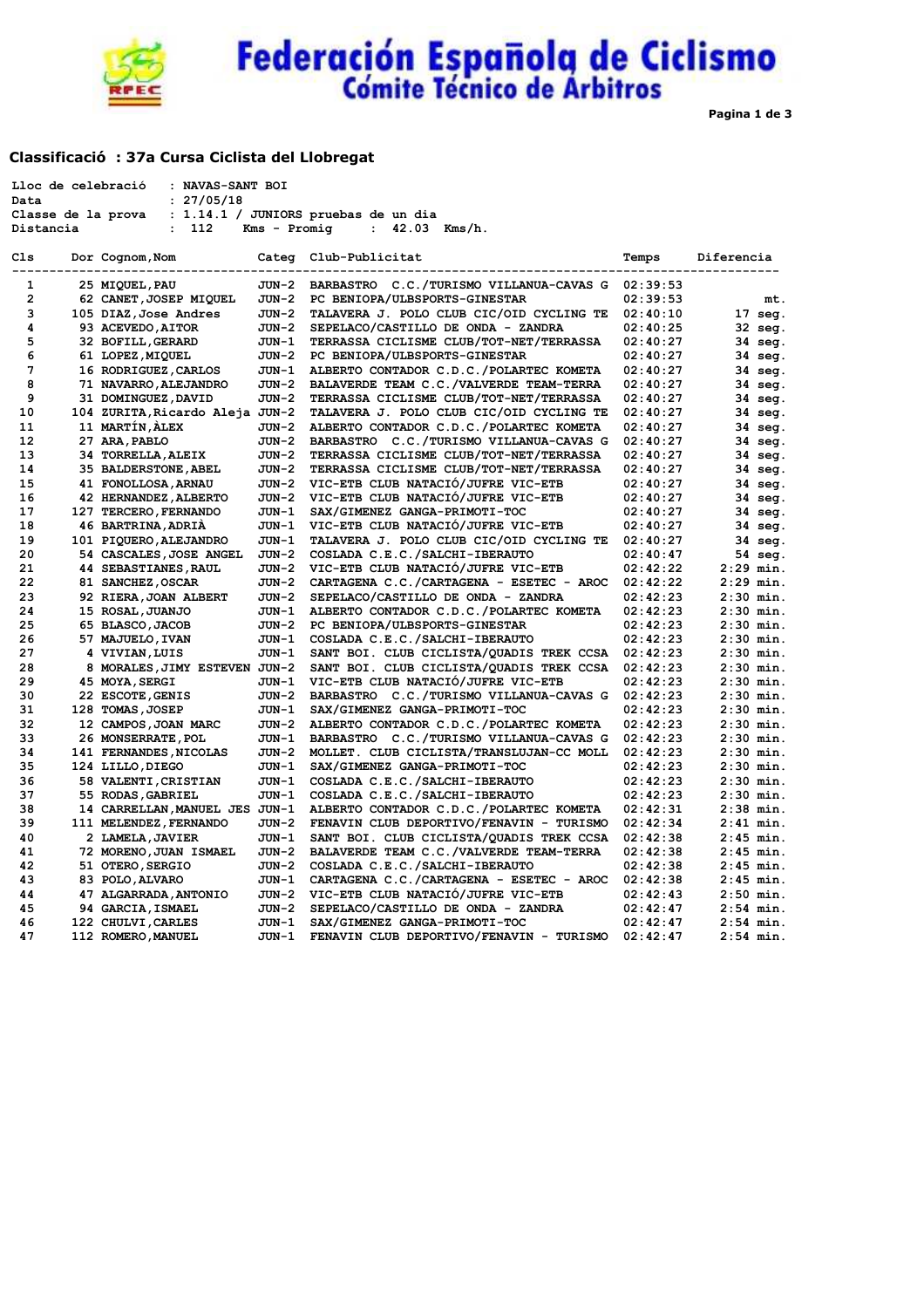

# **Federación Española de Ciclismo**<br>Cómite Técnico de Arbitros

| 48 |     | 52 FERNANDEZ, JAVIER   | JUN-2 | COSLADA C.E.C./SALCHI-IBERAUTO                    | 02:42:54 | $3:01$ min.  |
|----|-----|------------------------|-------|---------------------------------------------------|----------|--------------|
| 49 |     | 24 GONZALEZ, JOSE      | JUN-2 | C.C./TURISMO VILLANUA-CAVAS G<br><b>BARBASTRO</b> | 02:43:02 | $3:09$ min.  |
| 50 |     | 21 ASTALS, RUBEN       | JUN-2 | C.C./TURISMO VILLANUA-CAVAS G<br><b>BARBASTRO</b> | 02:43:02 | $3:09$ min.  |
| 51 |     | 113 FAJARDO, MARTIN    | JUN-1 | FENAVIN CLUB DEPORTIVO/FENAVIN - TURISMO          | 02:46:46 | $6:53$ min.  |
| 52 |     | 64 ALEMANY, ALEJANDRO  | JUN-2 | PC BENIOPA/ULBSPORTS-GINESTAR                     | 02:46:46 | $6:53$ min.  |
| 53 |     | 148 ACERO MARC JOSEP   | JUN-2 | MOLLET. CLUB CICLISTA/TRANSLUJAN-CC MOLL          | 02:46:46 | $6:53$ min.  |
| 54 |     | 132 GONZALEZ, Natxo    | JUN-2 | AEL TXIRRINDULARI/ALE-RESPETAD 15 METROS          | 02:46:46 | $6:53$ min.  |
| 55 |     | 86 GUILLEN, JOSE MARIA | JUN-1 | CARTAGENA C.C./CARTAGENA - ESETEC - AROC          | 02:46:46 | $6:53$ min.  |
| 56 |     | 144 NICOLÁS RAÚL       | JUN-2 | MOLLET. CLUB CICLISTA/TRANSLUJAN-CC MOLL          | 02:46:46 | $6:53$ min.  |
| 57 |     | 133 BIGORRA, Gabriel   | JUN-1 | AEL TXIRRINDULARI/ALE-RESPETAD 15 METROS          | 02:46:46 | $6:53$ min.  |
| 58 |     | 43 VILARRASA, ISAAC    | JUN-2 | VIC-ETB CLUB NATACIÓ/JUFRE VIC-ETB                | 02:46:51 | $6:58$ min.  |
| 59 |     | 84 VALERA, DAVID       | JUN-1 | CARTAGENA C.C./CARTAGENA - ESETEC - AROC          | 02:47:02 | $7:09$ min.  |
| 60 |     | 18 LOPES, Daniel       | JUN-2 | ALBERTO CONTADOR C.D.C./POLARTEC KOMETA           | 02:47:27 | $7:34$ min.  |
| 61 |     | 13 PATIÑO.MIGUEL       | JUN-1 | ALBERTO CONTADOR C.D.C./POLARTEC KOMETA           | 02:50:01 | $10:08$ min. |
| 62 | Fc. | 56 BRENDLER, ALEJANDRO | JUN-2 | COSLADA C.E.C./SALCHI-IBERAUTO                    | 02:53:13 | $13:20$ min. |

 **Corredors classificats : 62**

## **Classificació de : JUNIORS 1any**

| 1              | 32 BOFILL, GERARD        | JUN-1   | TERRASSA CICLISME CLUB/TOT-NET/TERRASSA  | 02:40:27 | seq.        |
|----------------|--------------------------|---------|------------------------------------------|----------|-------------|
| $\overline{2}$ | 16 RODRIGUEZ, CARLOS     | $JUN-1$ | ALBERTO CONTADOR C.D.C./POLARTEC KOMETA  | 02:40:27 | mt.         |
| 3              | 127 TERCERO, FERNANDO    | $JUN-1$ | SAX/GIMENEZ GANGA-PRIMOTI-TOC            | 02:40:27 | mt.         |
| 4              | 46 BARTRINA, ADRIA       | JUN-1   | VIC-ETB CLUB NATACIÓ/JUFRE VIC-ETB       | 02:40:27 | mt.         |
| 5              | 101 PIQUERO, ALEJANDRO   | $JUN-1$ | TALAVERA J. POLO CLUB CIC/OID CYCLING TE | 02:40:27 | mt.         |
| 6              | 15 ROSAL, JUANJO         | $JUN-1$ | ALBERTO CONTADOR C.D.C./POLARTEC KOMETA  | 02:42:23 | $1:56$ min. |
| 7              | 57 MAJUELO, IVAN         | $JUN-1$ | COSLADA C.E.C./SALCHI-IBERAUTO           | 02:42:23 | $1:56$ min. |
| 8              | 4 VIVIAN, LUIS           | $JUN-1$ | SANT BOI. CLUB CICLISTA/QUADIS TREK CCSA | 02:42:23 | $1:56$ min. |
| 9              | 45 MOYA, SERGI           | $JUN-1$ | VIC-ETB CLUB NATACIÓ/JUFRE VIC-ETB       | 02:42:23 | $1:56$ min. |
| 10             | 128 TOMAS, JOSEP         | JUN-1   | SAX/GIMENEZ GANGA-PRIMOTI-TOC            | 02:42:23 | $1:56$ min. |
| 11             | 26 MONSERRATE, POL       | $JUN-1$ | BARBASTRO C.C./TURISMO VILLANUA-CAVAS G  | 02:42:23 | $1:56$ min. |
| 12             | 124 LILLO, DIEGO         | $JUN-1$ | SAX/GIMENEZ GANGA-PRIMOTI-TOC            | 02:42:23 | $1:56$ min. |
| 13             | 58 VALENTI, CRISTIAN     | JUN-1   | COSLADA C.E.C./SALCHI-IBERAUTO           | 02:42:23 | $1:56$ min. |
| 14             | 55 RODAS, GABRIEL        | JUN-1   | COSLADA C.E.C./SALCHI-IBERAUTO           | 02:42:23 | $1:56$ min. |
| 15             | 14 CARRELLAN, MANUEL JES | JUN-1   | ALBERTO CONTADOR C.D.C./POLARTEC KOMETA  | 02:42:31 | $2:04$ min. |
| 16             | 2 LAMELA, JAVIER         | JUN-1   | SANT BOI. CLUB CICLISTA/QUADIS TREK CCSA | 02:42:38 | $2:11$ min. |
| 17             | 83 POLO, ALVARO          | JUN-1   | CARTAGENA C.C./CARTAGENA - ESETEC - AROC | 02:42:38 | $2:11$ min. |
| 18             | 122 CHULVI, CARLES       | $JUN-1$ | SAX/GIMENEZ GANGA-PRIMOTI-TOC            | 02:42:47 | $2:20$ min. |
| 19             | 112 ROMERO, MANUEL       | JUN-1   | FENAVIN CLUB DEPORTIVO/FENAVIN - TURISMO | 02:42:47 | $2:20$ min. |
| 20             | 113 FAJARDO, MARTIN      | $JUN-1$ | FENAVIN CLUB DEPORTIVO/FENAVIN - TURISMO | 02:46:46 | $6:19$ min. |
| 21             | 86 GUILLEN, JOSE MARIA   | $JUN-1$ | CARTAGENA C.C./CARTAGENA - ESETEC - AROC | 02:46:46 | $6:19$ min. |
| 22             | 133 BIGORRA, Gabriel     | $JUN-1$ | AEL TXIRRINDULARI/ALE-RESPETAD 15 METROS | 02:46:46 | $6:19$ min. |
| 23             | 84 VALERA, DAVID         | $JUN-1$ | CARTAGENA C.C./CARTAGENA - ESETEC - AROC | 02:47:02 | $6:35$ min. |
| 24             | 13 PATIÑO, MIGUEL        | $JUN-1$ | ALBERTO CONTADOR C.D.C./POLARTEC KOMETA  | 02:50:01 | $9:34$ min. |
|                |                          |         |                                          |          |             |

## **Classificació per equips**

 **----------------------------------------------------------------------------------------------------**

|    | OID CYCLING TEAM-CICLOS E | 08:01:04 |                |       |
|----|---------------------------|----------|----------------|-------|
| 2  | TOT-NET/TERRASSA CICLISME | 08:01:21 | a              | 17    |
| 3  | <b>JUFRE VIC-ETB</b>      | 08:01:21 | $\overline{a}$ | 17    |
| 4  | <b>ULBSPORTS-GINESTAR</b> | 08:02:43 | $\mathbf{a}$   | 1:39  |
| 5  | TURISMO VILLANUA-CAVAS GR | 08:02:43 | $\mathbf{a}$   | 1:39  |
| 6  | POLARTEC KOMETA           | 08:03:17 | a              | 2:13  |
| 7  | GIMENEZ GANGA-PRIMOTI-TOC | 08:05:13 | $\mathbf{a}$   | 4:09  |
| 8  | SALCHI-IBERAUTO           | 08:05:33 | $\mathbf{a}$   | 4:29  |
| 9  | CASTILLO DE ONDA - ZANDRA | 08:05:35 | $\mathbf{a}$   | 4:31  |
| 10 | QUADIS TREK CCSANT BOI    | 08:07:24 | $\mathbf{a}$   | 6:20  |
| 11 | CARTAGENA - ESETEC - AROC | 08:11:46 | а              | 10:42 |